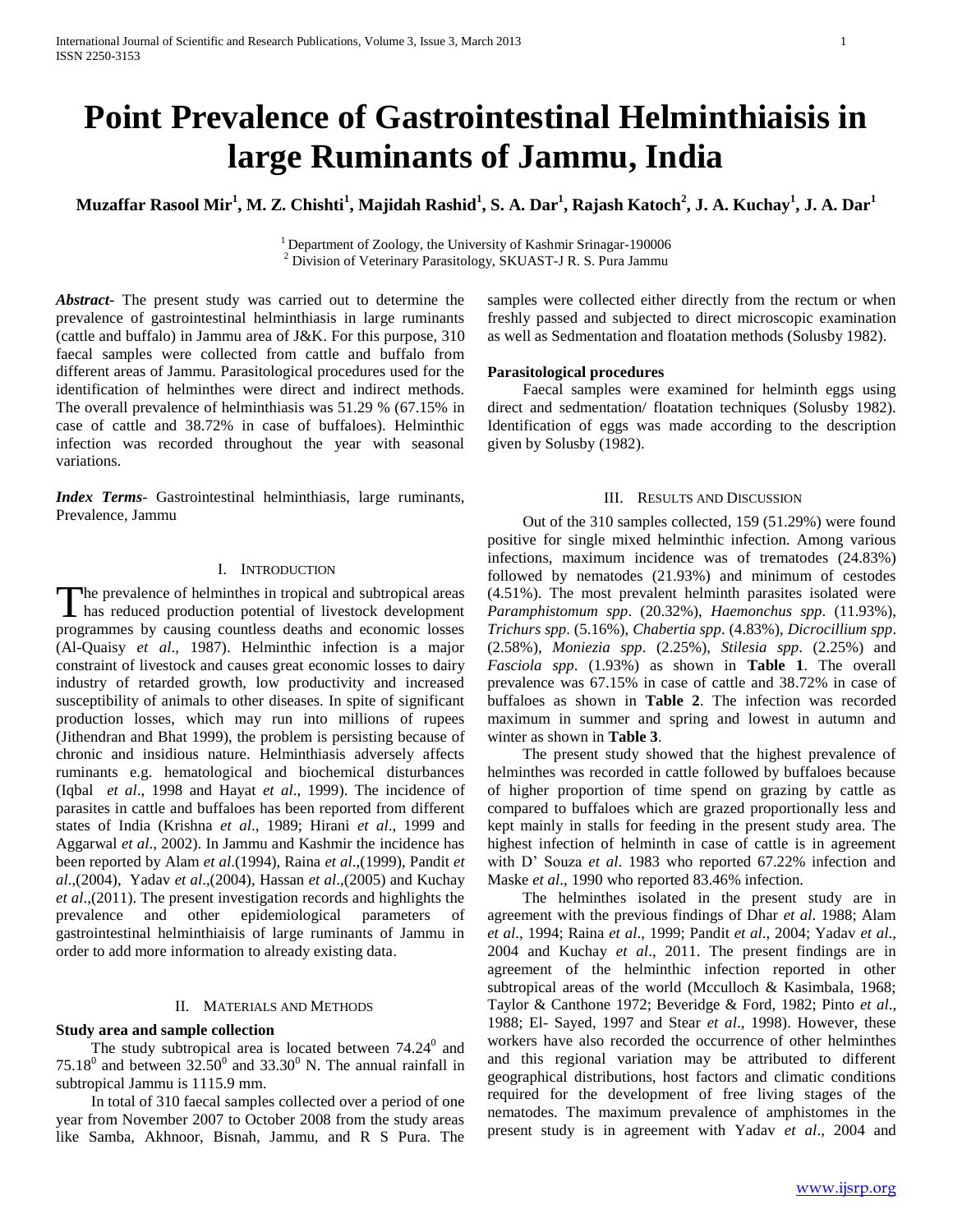Kuchay *et al*., 2011. Wallowing habit, easy dispersion of faeces in water and bulk ingestion of grasses near the water sources increases the risk of amphistomes due to availability of intermediate host (Radostitis *et al*., 1994). Although FAO (1994) recommended strategic dosing against fluke diseases in ruminants in India, non-adaptation of strategic deworming schedule in the region is responsible for high parasitic infection.

 The higher helminthic infection as observed in summer and spring months are in agreement with Sanyal (1998) and Agrawal *et al*. (2002).

# IV. CONCLUSION

 Keeping in view the present findings, it can be concluded that there is urgent need for chemotherapeutic and prophylactic **Table 1: Prevalence of gastrointestinal helminth parasites in large ruminants.**

strategies for the helminthes control in this region of Jammu And Kashmir State

# ACKNOWLEDGEMENT

 Authors are thankful to Dean Division of Veterinary Parasitology, faculty of Veterinary Sciences and Animal Husbandry SKUAST R S Pura Jammu and P G Department of Zoology the University of Kashmir Srinagar for providing necessary laboratory facilities.

| S.No           | <b>Species</b>         | <b>Total samples</b><br>examined | <b>Total samples</b><br>positive | <b>Prevalence</b><br>percentage |
|----------------|------------------------|----------------------------------|----------------------------------|---------------------------------|
|                | Paramphistomum<br>spp. | 310                              | 63                               | 20.32                           |
| 2              | Dicrocillium spp.      | 310                              | 8                                | 2.58                            |
| $\overline{3}$ | Fasciola spp.          | 310                              | 6                                | 1.93                            |
| $\overline{4}$ | Trichuris spp.         | 310                              | 16                               | 5.16                            |
| 5              | Haemonchus spp.        | 310                              | 37                               | 11.93                           |
| 6              | Chabertia spp.         | 310                              | 15                               | 4.83                            |
|                | Moniezia spp.          | 310                              |                                  | 2.25                            |
| 8              | Stilesia spp.          | 310                              |                                  | 2.25                            |
|                | <b>Total</b>           | <b>310</b>                       | 159                              | 51.29%                          |

**Table 2**: **Overall prevalence's (%) of helminthes in large ruminants.**

| <b>Species of Helminth</b> | Cattle | <b>Buffalo</b> |  |
|----------------------------|--------|----------------|--|
| Paramphistomum spp.        | 29.92  | 12.71          |  |
| Dicrocillium spp.          | 4.37   | 1.15           |  |
| Fasciola spp.              | 2.18   | 1.73           |  |
| Trichuris spp.             | 8.02   | 2.89           |  |
| Haemonchus spp             | 14.59  | 9.82           |  |
| Chabertia spp.             | 2.91   | 6.35           |  |
| Moniezia spp.              | 3.64   | 1.15           |  |
| Stilesia spp.              | 1.45   | 2.89           |  |
| <b>Total</b>               | 67.15  | 38.72          |  |

# **Table 3: Seasonal prevalence of gastrointestinal helminthes in large ruminants.**

| S.No | <b>Season</b> | No. of   | samples   No. of<br>samples | of<br>Percentage |
|------|---------------|----------|-----------------------------|------------------|
|      |               | examined | positive                    | infection        |
|      | Summer        | 81       | 59                          | 72.83            |
|      | Autumn        |          | 22                          | 30.98            |
|      | Winter        | 83       | 34                          | 40.96            |
|      | spring        | 75       | 44                          | 58               |
|      | <b>Total</b>  | 310      | 159                         | 51.29            |